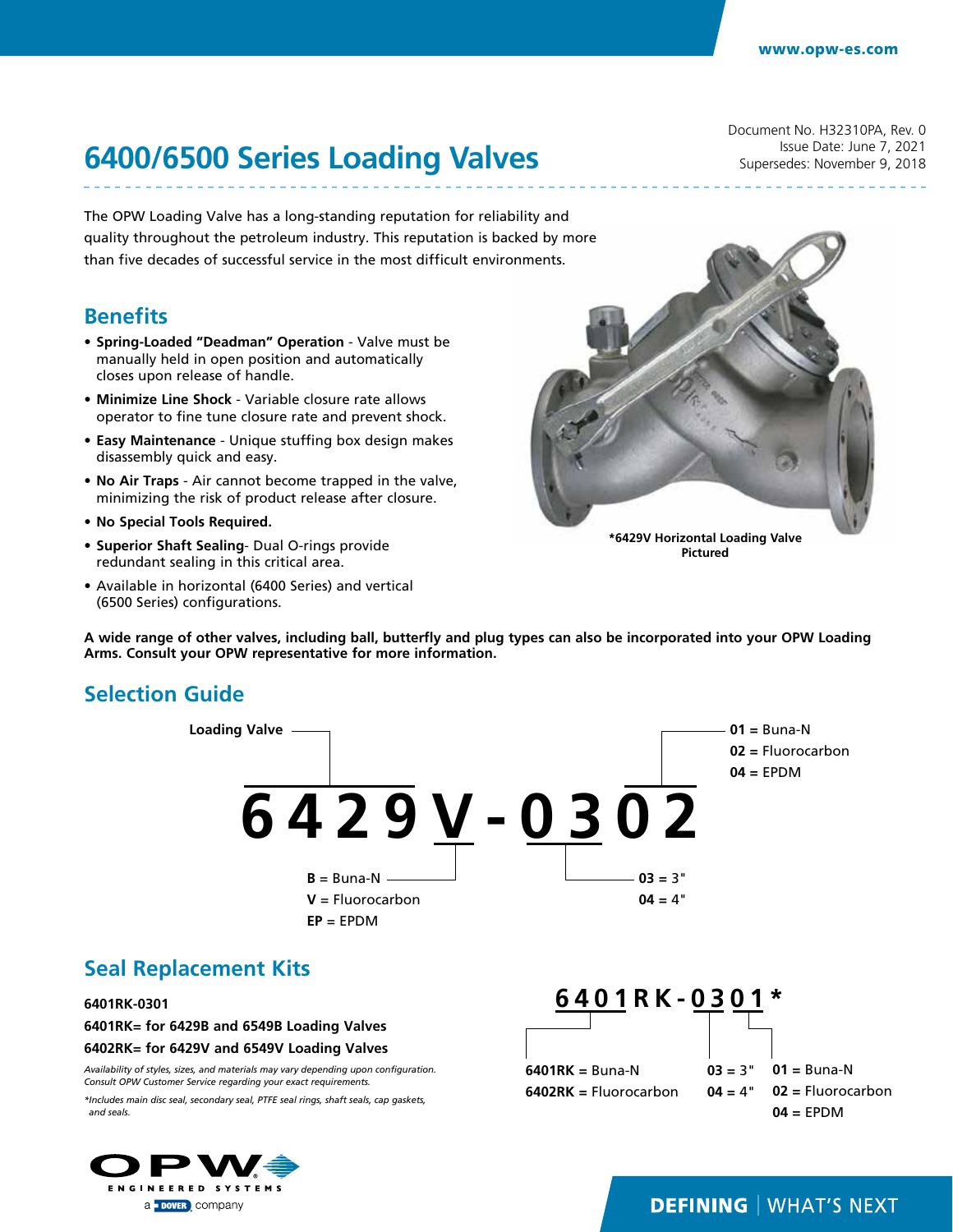

### **Index**

# **Technical Information**



See part numbers on page 4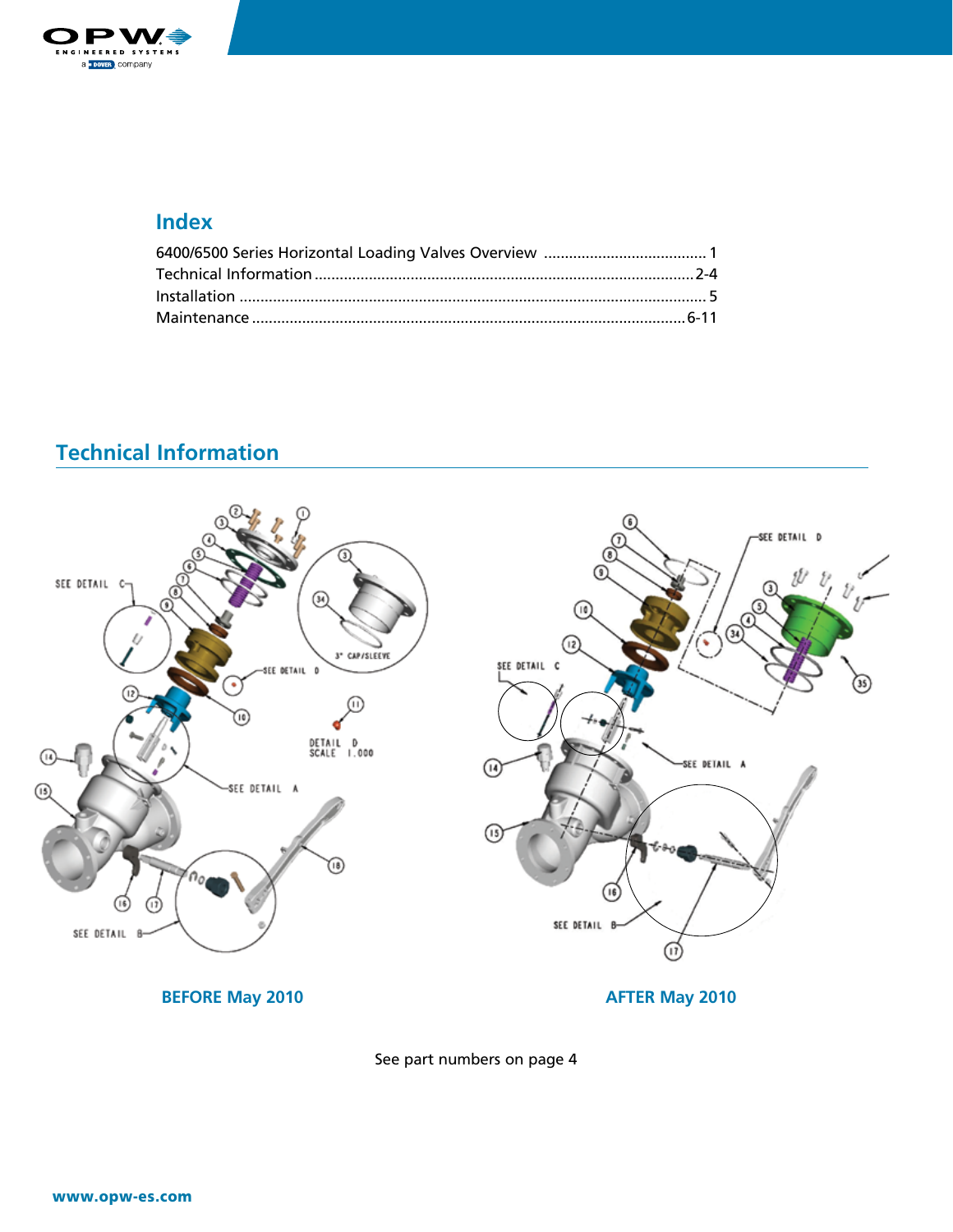







## **Design Parameters**

| <b>Design Standard</b>         | <b>ASME B31.3</b>        |  |  |  |
|--------------------------------|--------------------------|--|--|--|
| <b>Max. Design Temperature</b> | 250° F (121°C)*          |  |  |  |
| <b>Min. Design Temperature</b> | See Seal Material Charts |  |  |  |
| <b>Max. Working Pressure</b>   | 5 bar (75 PSI)           |  |  |  |
|                                |                          |  |  |  |

 $*$  Max. design with EP Seals = 225°F (107°C)

### **Materials**

| <b>Body</b>          | Aluminum (ASTM B26 A356-T6 - ALUM) |
|----------------------|------------------------------------|
| <b>Shaft</b>         | AISI 416 SST                       |
| <b>Seal Cylinder</b> | ASTM B26 A356-T6 - ALUM            |
| Carrier              | ASTM A351 CF8M - SST               |
| <b>Seals</b>         | See Seal Chart                     |

| <b>Seal Materials</b> | <b>Temp Rating</b>                                                       |
|-----------------------|--------------------------------------------------------------------------|
| <b>Fluorocarbon</b>   | $-20^{\circ}$ F - 400 $^{\circ}$ F (-29 $^{\circ}$ C - 204 $^{\circ}$ C) |
| <b>Buna-N</b>         | $-20^{\circ}$ F - 212 $^{\circ}$ F (-29 $^{\circ}$ C - 100 $^{\circ}$ C) |
| <b>FPDM</b>           | $-50^{\circ}$ F - 250 $^{\circ}$ F (-46 $^{\circ}$ C - 121 $^{\circ}$ C) |

**3" & 4" Upgrade Kit Now Available –** For previous generation 3" and 4" loading valves. These kits include all components to update to current design:

3" Upgrade Kit: 6402UK-0302

4" Upgrade Kit: 6402UK-0402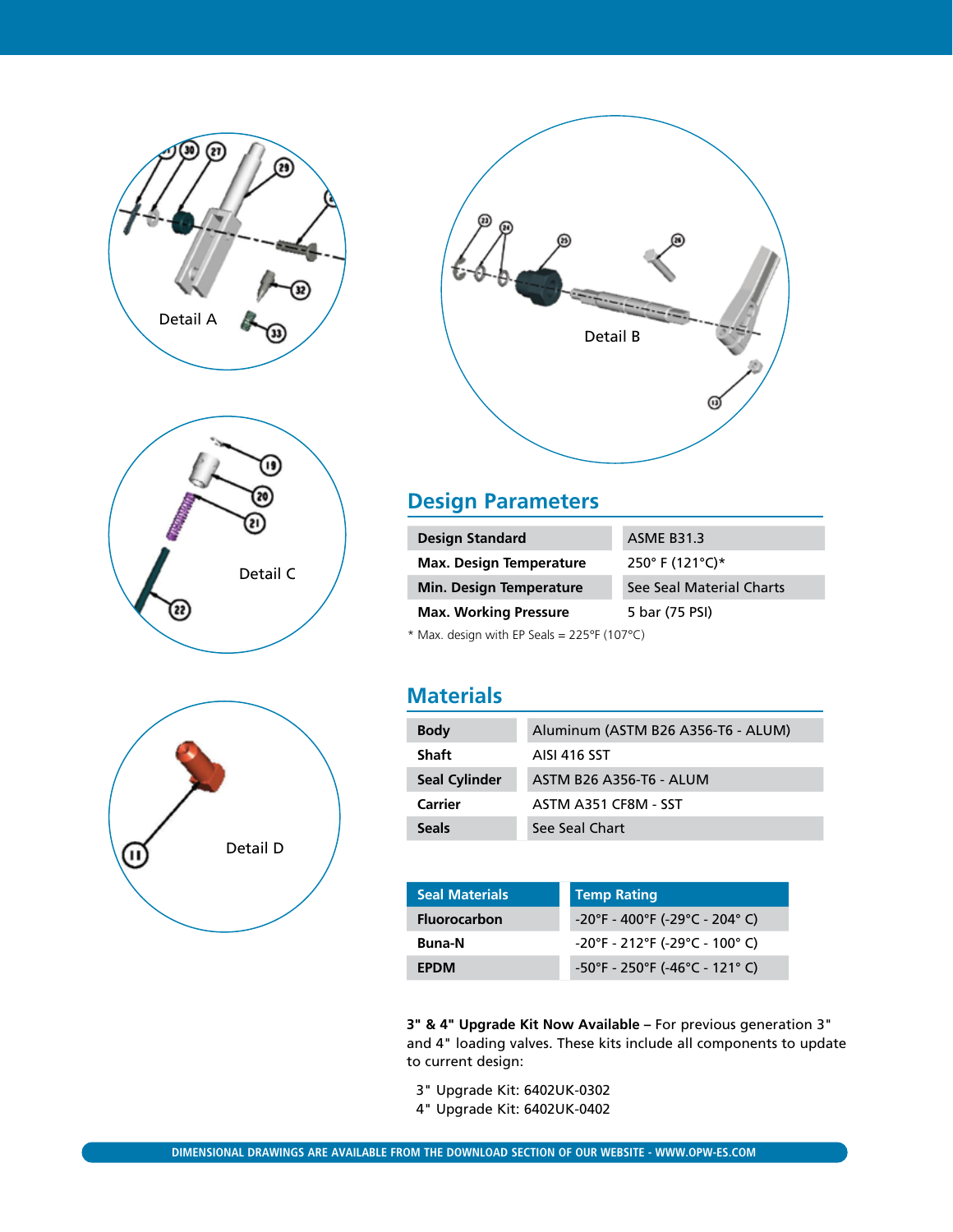

### **Technical Information**

|                | <b>Description</b>                       | 6429V-0302            | 3" - 6429V-0302<br><b>AFTER May 2010</b> | 6429V-0402            | 4" - 6429V-0402<br><b>AFTER May 2010</b> |
|----------------|------------------------------------------|-----------------------|------------------------------------------|-----------------------|------------------------------------------|
| $\mathbf{1}$   | PIPE PLUG                                | H-30706-M             |                                          | H-30706-M             |                                          |
| 2              | <b>BOLT, CAP</b>                         | H-30137-M (6)         |                                          | H-03520-M (8)         |                                          |
| 3              | CAP / SLEEVE                             | C-20661-A             |                                          | C-20158-A             | C-21209-A                                |
| 4              | O-RING, CAP/SLEEVE ▲                     | H-07176-M<br>(GASKET) | H-30217-M<br>$(O-RING)$                  | C-02261-M<br>(GASKET) | H-32223-M<br>$(O-RING)$                  |
| 5              | SPRING, POPPET                           | H-07278-M             |                                          | H-07357-M             |                                          |
| 6              | <b>WEAR RING ▲</b>                       | H-31421-RA            |                                          | H-30601-M(2)          | H-32260-M                                |
| $\overline{7}$ | POPPET, SECONDARY                        | H-30603-RA            |                                          | H-30603-RA            |                                          |
| 8              | SEAL A                                   | H-30586-M             |                                          | H-30586-M             |                                          |
| 9              | <b>POPPET</b>                            | C-20156-A             |                                          | D-20083-A             | C-21342-A                                |
| 10             | <b>MAIN DISC ▲</b>                       | H-30583-M             |                                          | H-30589-M             |                                          |
| 11             | <b>SET SCREW</b>                         | H-30602-M             |                                          | H-30602-M             |                                          |
| 12             | <b>GUIDE, POPPET</b>                     | C-20155-AH            |                                          | C-20162-AH            |                                          |
| 13             | <b>NUT</b>                               | H-30174-M             |                                          | H-30174-M             |                                          |
| 14             | <b>VACUUM BREAKER</b>                    | 476SA-0150            |                                          | 476SA-0150            |                                          |
| 15             | <b>BODY</b>                              | E-20034-A             |                                          | E-20036-A             |                                          |
| 16             | <b>CARRIER</b>                           | H-07182-M             |                                          | H-07375-M             |                                          |
| 17             | <b>SHAFT</b>                             | H-07184-RE            |                                          | H-07377-RE            |                                          |
| 18             | <b>LEVER</b>                             | C-02244-DI            |                                          | C-02244-DI            |                                          |
| 19             | <b>RETAINING RING</b>                    | H-20627-M             |                                          | H-20627-M             |                                          |
| 20             | SPRING, CHECK VALVE                      | H-03090-M             |                                          | H-03092-M             |                                          |
| 21             | <b>BODY, CHECK VALVE</b>                 | H-30595-RA            |                                          | H-30595-RA            |                                          |
| 22             | STEM, CHECK VALVE                        | H-30578-RA            |                                          | H-30645-RA            |                                          |
| 23             | RETAINING RING, STEM ▲                   | H-30433-M             |                                          | H-30433-M             |                                          |
| 24             | O-RING, STUFFINGBOX ▲                    | H-01094-M             | H-01094-M (2)                            | H-01094-M             | H-01094-M (2)                            |
| 25             | <b>STUFFINGBOX</b>                       | H-07180-RAH           |                                          | H-07180-RAH           |                                          |
| 26             | <b>BOLT, LEVER</b>                       | H-05458-M             |                                          | H-05458-M             |                                          |
| 27             | <b>ROLLER</b>                            | H-06234-RE            |                                          | H-06234-RE            |                                          |
| 28             | <b>CLEVIS PIN, STEM</b>                  | H-03714-M             |                                          | H-03714-M             |                                          |
| 29             | <b>STEM</b>                              | H-07178-EW            |                                          | H-07378-EW            |                                          |
| 30             | WASHER                                   | H-03715-M             |                                          | H-03715-M             |                                          |
| 31             | <b>COTTER PIN</b>                        | H-30101-M             |                                          | H-30101-M             |                                          |
| 32             | ADJUSTING SCREW                          | H-30591-RE            |                                          | H-30591-RE            |                                          |
| 33             | SPRING, ADJ SCREW                        | H-31000-M             |                                          | H-31000-M             |                                          |
| 34             | O-RING, SLEEVE ▲                         | H-30594-M             | H-01090-M                                |                       | H-32224-M                                |
| 35             | O-RING, CAP- ADJUSTING<br><b>SCREW</b> ▲ |                       | H-51356-M                                |                       | H-51356-M                                |

 $\triangle$  = Items Included In Repair Kits

**Note:** Above part numbers reflect standard Loading Valve with fluorocarbon seals. Consult factory for alternate seal part numbers.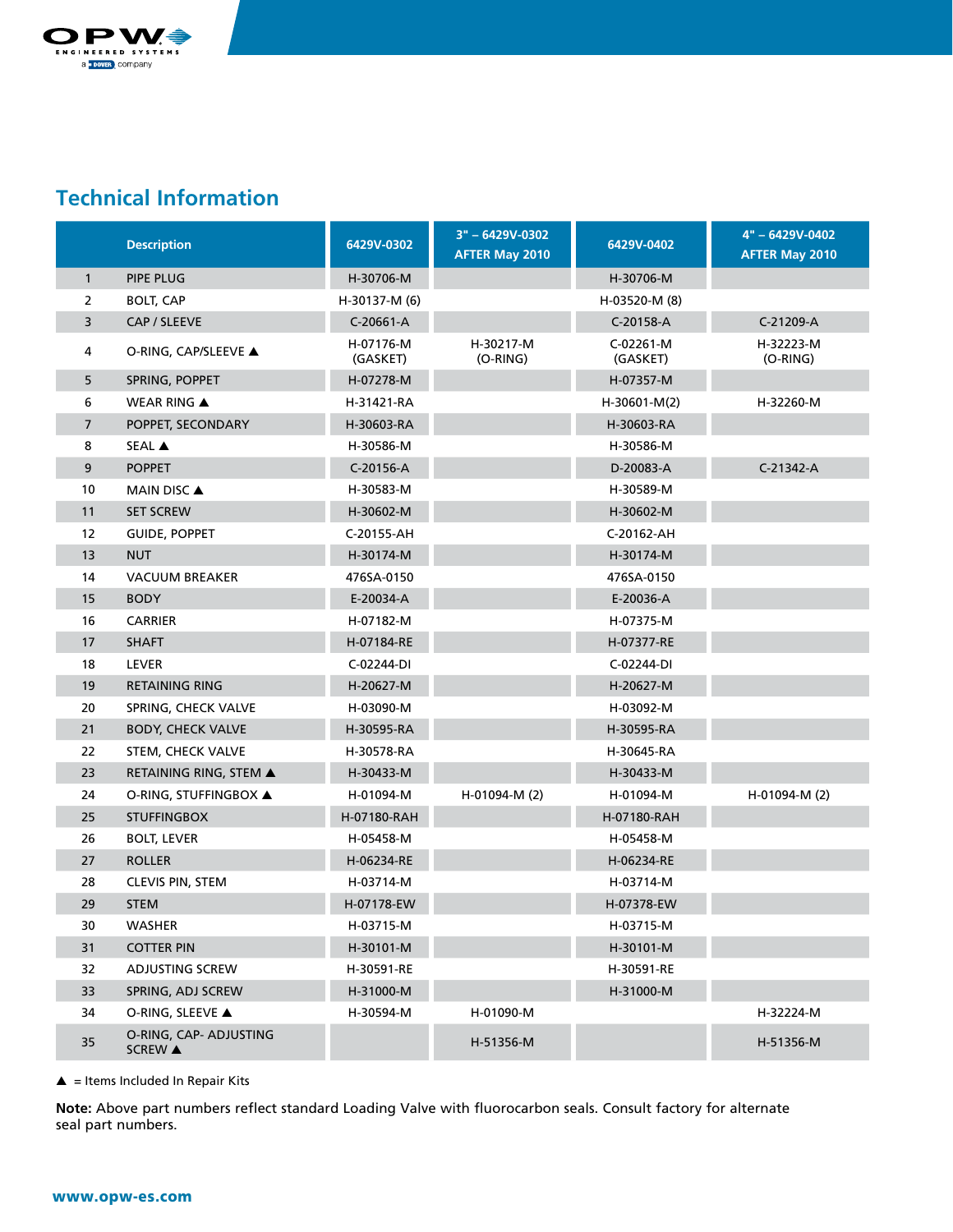### **Loading Valve Installation**



- Secure whatever device loading valve will be mounted to (e.g., Loading Arm, Piping)
- Align bolt holes so that nothing will get in the way of the operating handle once installed
- Bring flanges together sandwiching the gasket in between

### **Seal Replacement**



**Read & Understand These Instructions Before Starting Installation**

- Loading Valve to be used for its designated purpose only
- Local regulations for (un)loading must be followed at all times
- Product flow may result in static electricity; grounding of equipment is required
- OPW instructions must be followed for installation at all times
- Make sure to use adequate personal protection at all times during operation

### **Closing Rate Adjustment**

**Caution:** Remove pressure from line before starting adjustment.

**Step 1:** Remove adjusting screw plug.



#### **Warning**

- Secure piping before attempting to remove loading valve
- Release all pressure from the system before attempting any seal replacement

#### **For replacement of all seals (excluding gaskets between mounting flanges)**

- Shut down and drain system and relieve all pressure
- Be sure to place a lock out tag on any equipment connected to the loading valve
- Disassemble valve, (see page 5 for detailed disassembly instructions)
- Clean and inspect all sealing surfaces after removing seals
- Install new seals and re-assemble valve, (see page 7 for detailed rebuild instructions)

#### **If flange gaskets need to be replaced**

- Shut down and drain system to relieve all pressure
- Be sure to place a lock out tag on any equipment connected to system
- Dismantle loading valve and discard gaskets
- Clean and inspect flange surfaces
- Reinstall new gaskets and reinstall (see section 2 for details)
	- **Step 2: a.** To slow closure rate (reduce line shock): Turn adjustment screw clockwise in 1/4 turn increments.
		- **b.** To speed up closure rate: Turn adjustment screw counterclockwise in 1/4 turn increments.
	- **Step 3:** Replace adjustment screw plug and test.

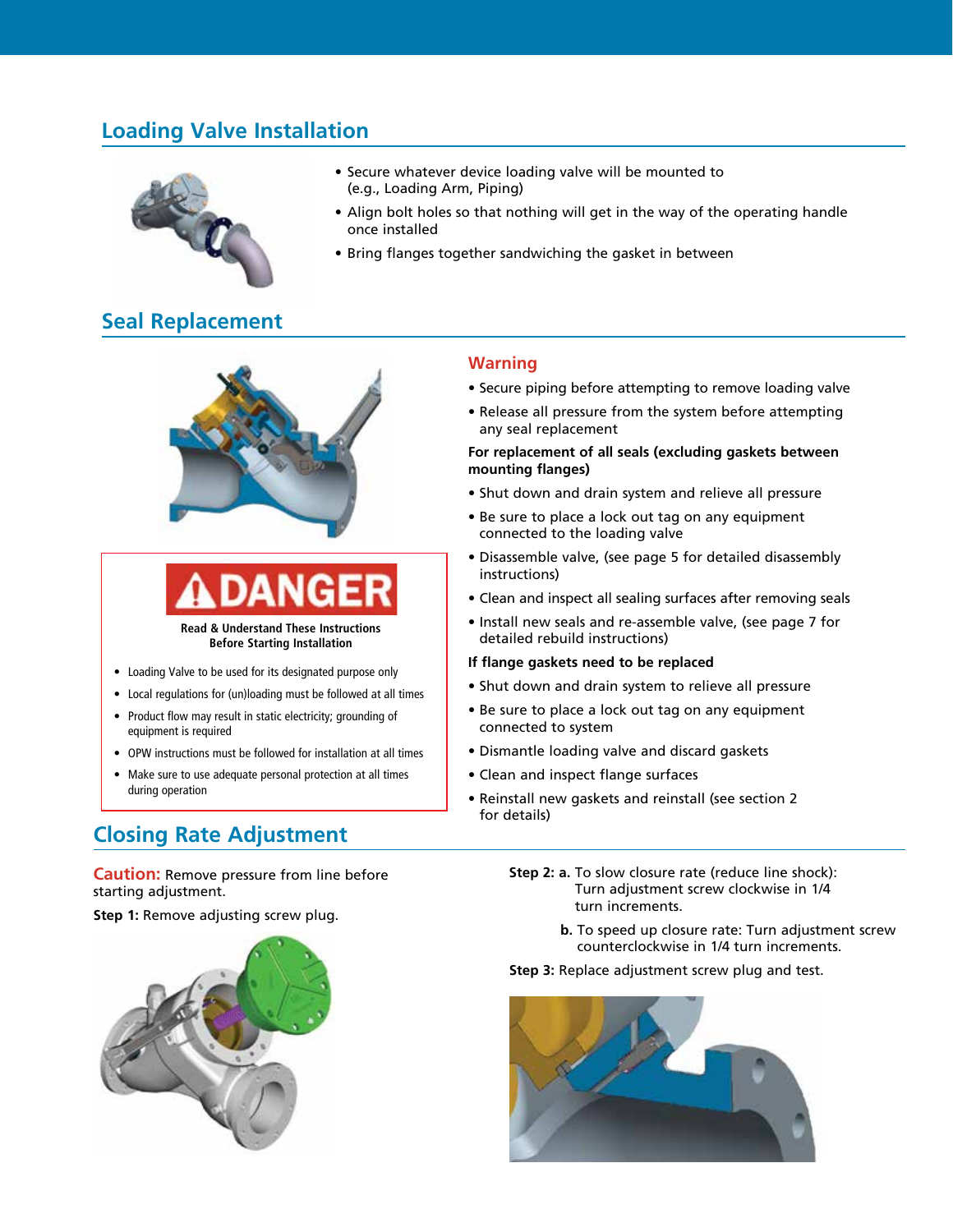

### **Seal Replacement Instructions**

#### **Step 1:**

• Remove Valve from Loading Arm following precautions on previous page.

#### **Step 2:**

• Unthread and remove bolts securing cap/sleeve.



# **ACAUTION**

Caution: Cap/sleeve bolts are under pressure from internal spring.

#### **Step 3:**

• Remove the spring and cap/sleeve.



#### **Step 4:**

• Rotate handle up 90 degrees to allow extraction of the poppet assembly.



#### **Step 5:**

• Loosen nut on handle and pry it off of shaft.

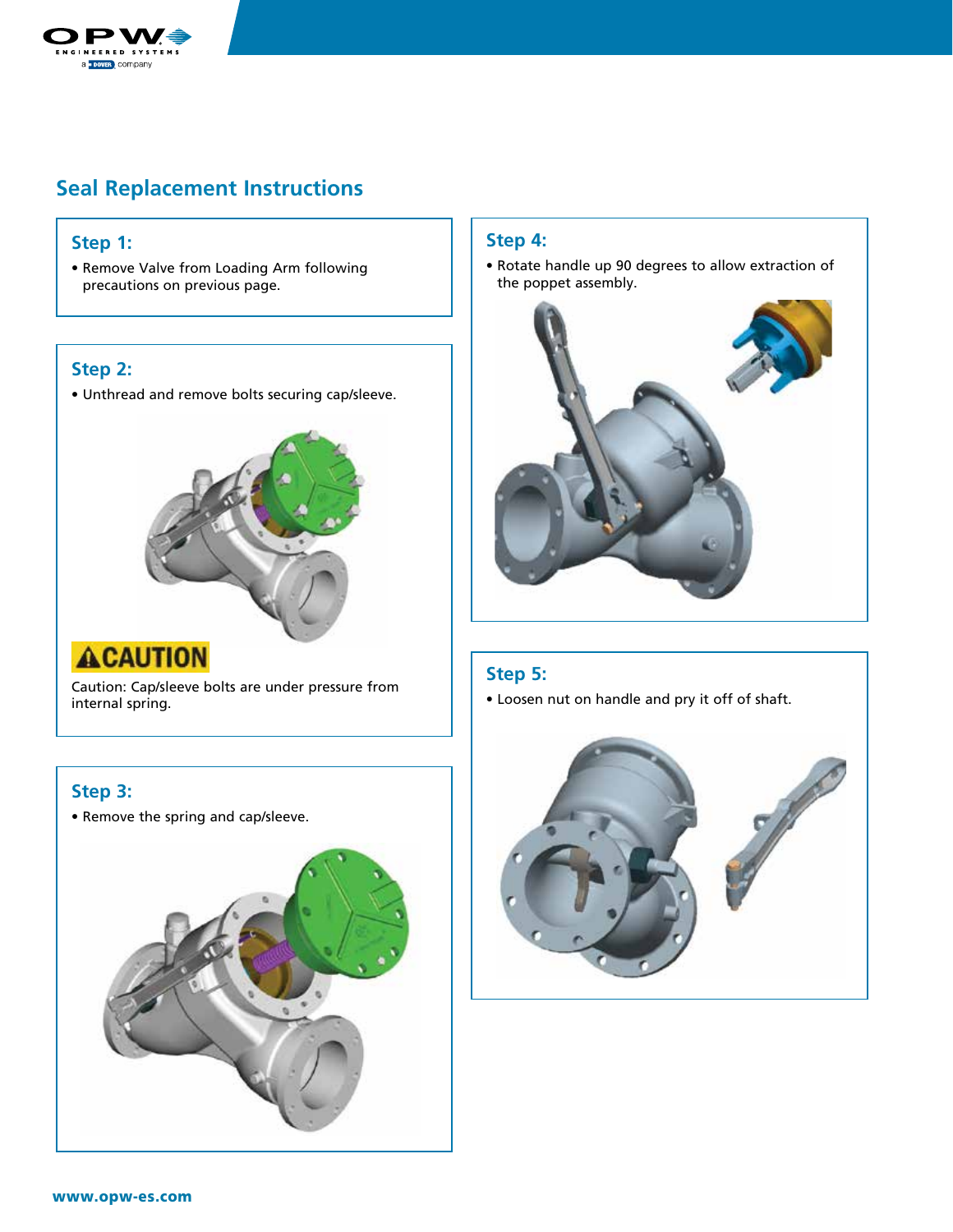### **Seal Replacement Instructions**

#### **Step 6:**

- Unthread shaft stuff box and remove it from valve body.
- Secure the carrier inside the valve.



#### **Step 9:**

• Unthread tail from seal cylinder. Secure seal.



#### **Step 10:**

• Remove the wear ring from the poppet.

#### **Step 7:**

• Remove the poppet stem assembly and seal by loosening the threaded nut securing it.



### **Step 8:**

• Remove set screw from side of seal cylinder.



### **Step 11:**

• Pull the stuffing box off of the shaft.



### **Step 12:**

• Carefully remove O-rings. **Note**: It is only necessary to remove the O-rings from the shaft, not the e-clip.

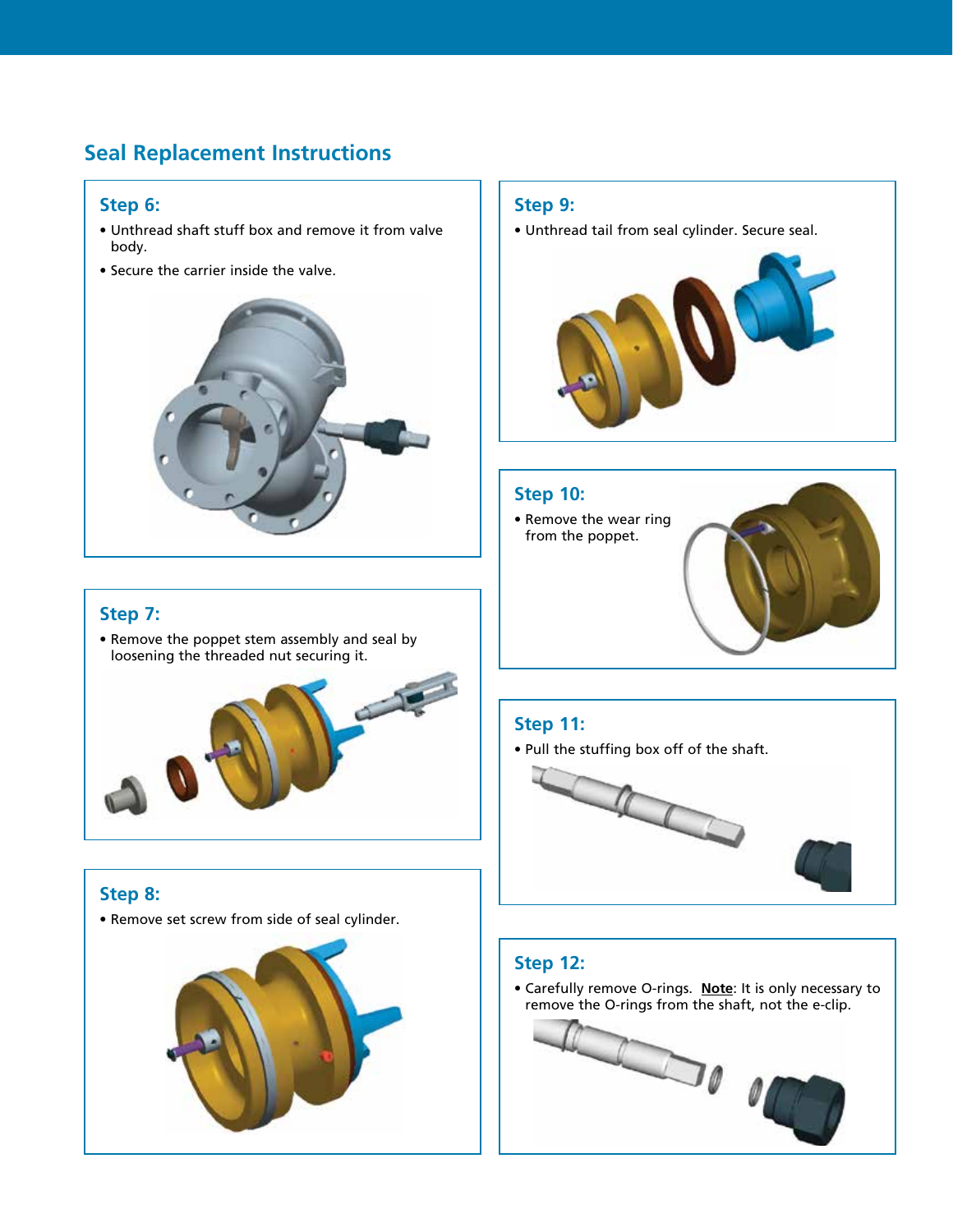

#### **Step 1:**

• Carefully apply light oil to (2) O-rings and roll over shaft and into grooves.



#### **Step 2:**

• Slide stuff box onto shaft up to e-clip.



### **Step 3:**

• Form the wear ring and seat into groove.



#### **Step 4:**

• Press main disc into base of poppet and thread poppet guide behind it.



#### **Step 5:**

• Continue screwing guide into poppet until hand tight and seal is compressed slightly.



#### **Step 6:**

• Thread set-screw into poppet and tighten.



### **Step 7:**

- Press seal into poppet guide.
- Slide poppet stem assembly through poppet guide and seal.
- From the opposite side, thread the nut onto the poppet stem.

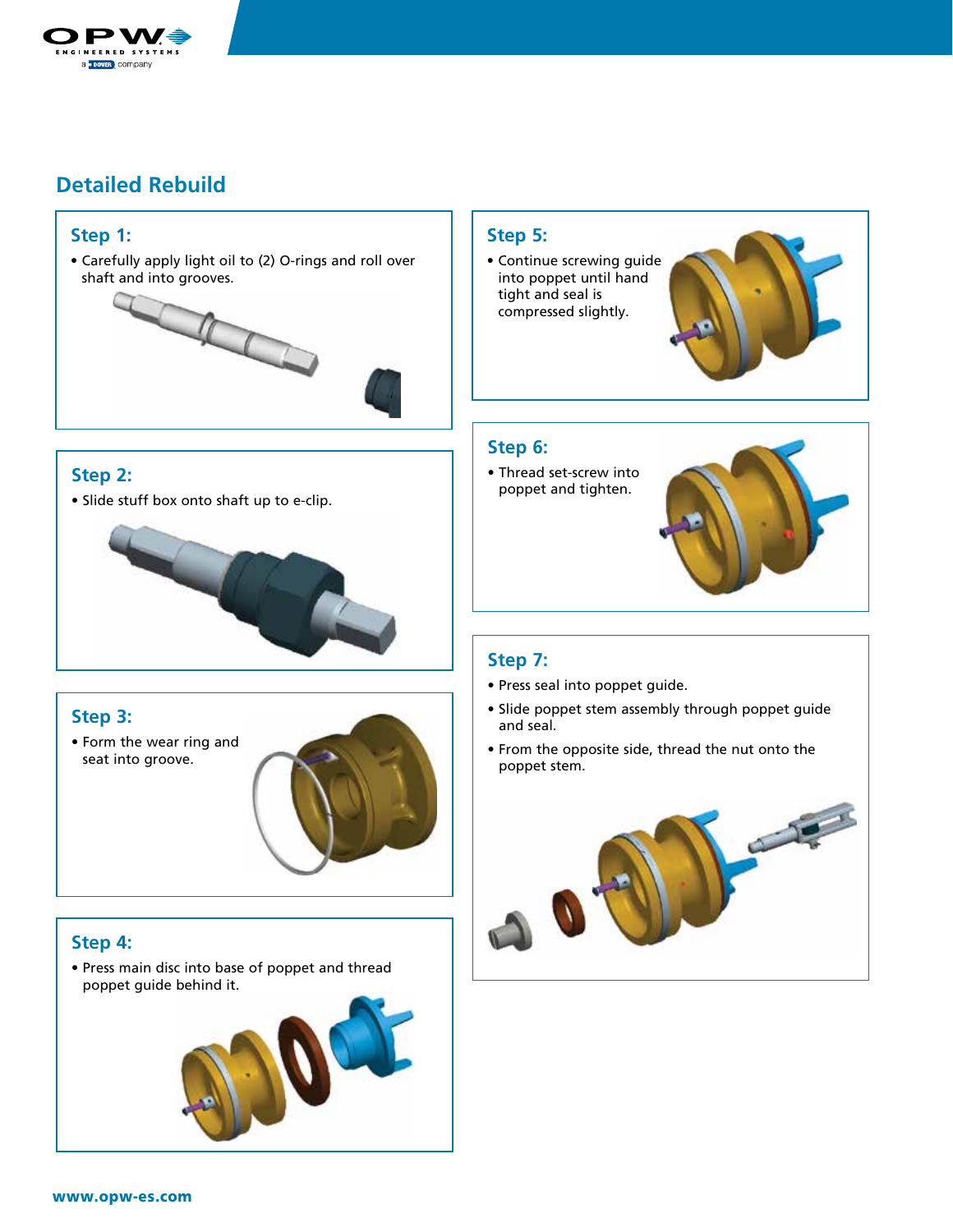

#### **Step 8:**

• Hold carrier inside valve body, and align shaft assembly as shown.

> Slide carrier onto shaft while threading stuffing box into body.

Torque to 50 ft-lbs.



#### **Step 9:**

• With the shaft turned so that the carrier is in the downward position as shown, install the handle assembly so that the handle is in line with the body as shown.



• Tighten down handle nut.



### **Step 10:**

• Rotate handle backwards, approximately 90 degrees.

**Note:** Arm needs to be far enough back so that the carrier is not in the center of the valve body.

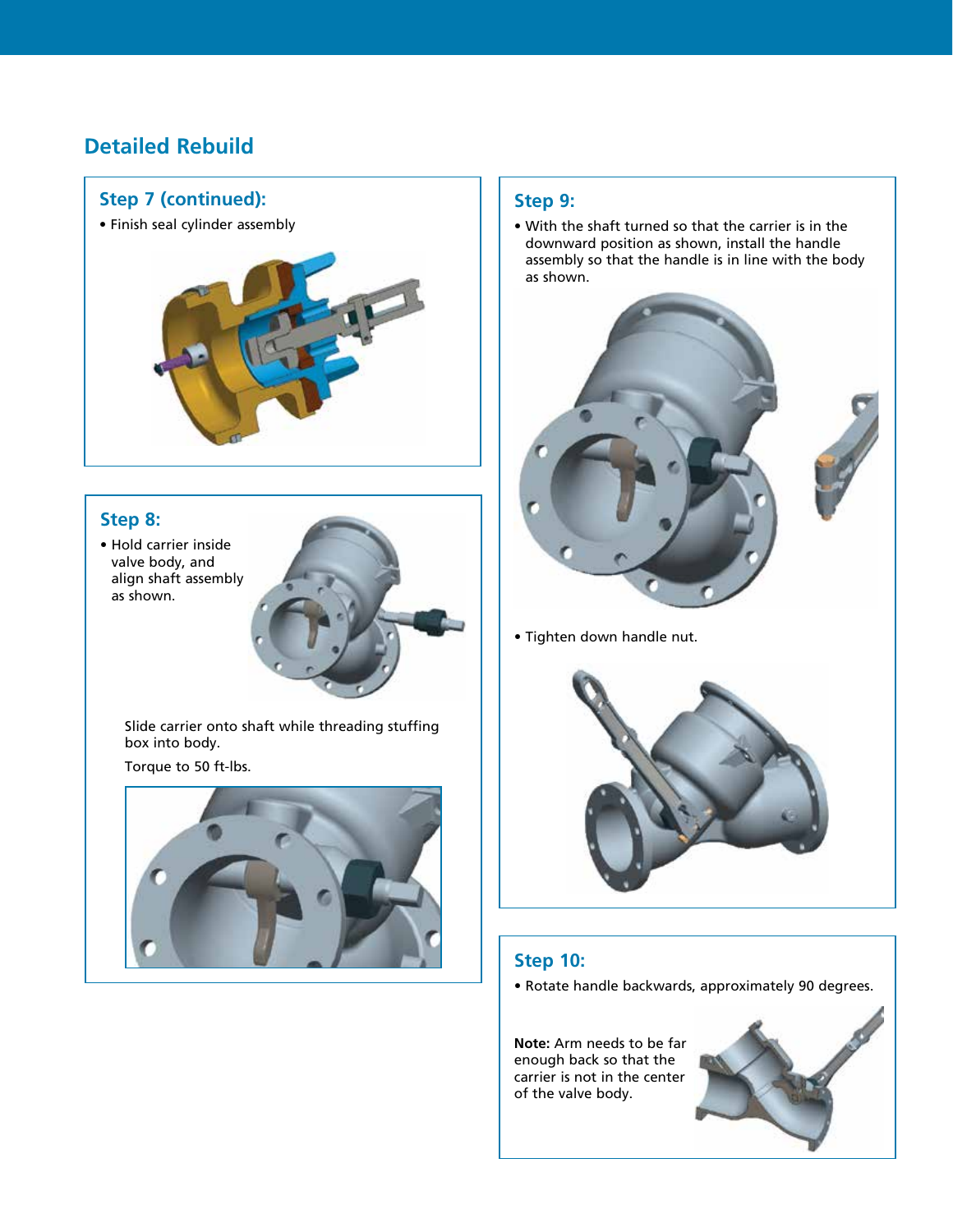

#### **Step 11:**

- Align poppet assembly as shown with the relief valve on the seal cylinder in the top position (see below for better visual description).
- Feed poppet assembly into body.



• Once seal poppet stem has passed the carrier, rotate the handle down to capture poppet assembly.



• When the handle is in this position the carrier should be locking the poppet assembly inside the valve.



#### **Step 12:**

• Align spring and threaded adjustment screw with hole in body.



• Thread adjustment screw into body after spring and tighten with flat head screw driver

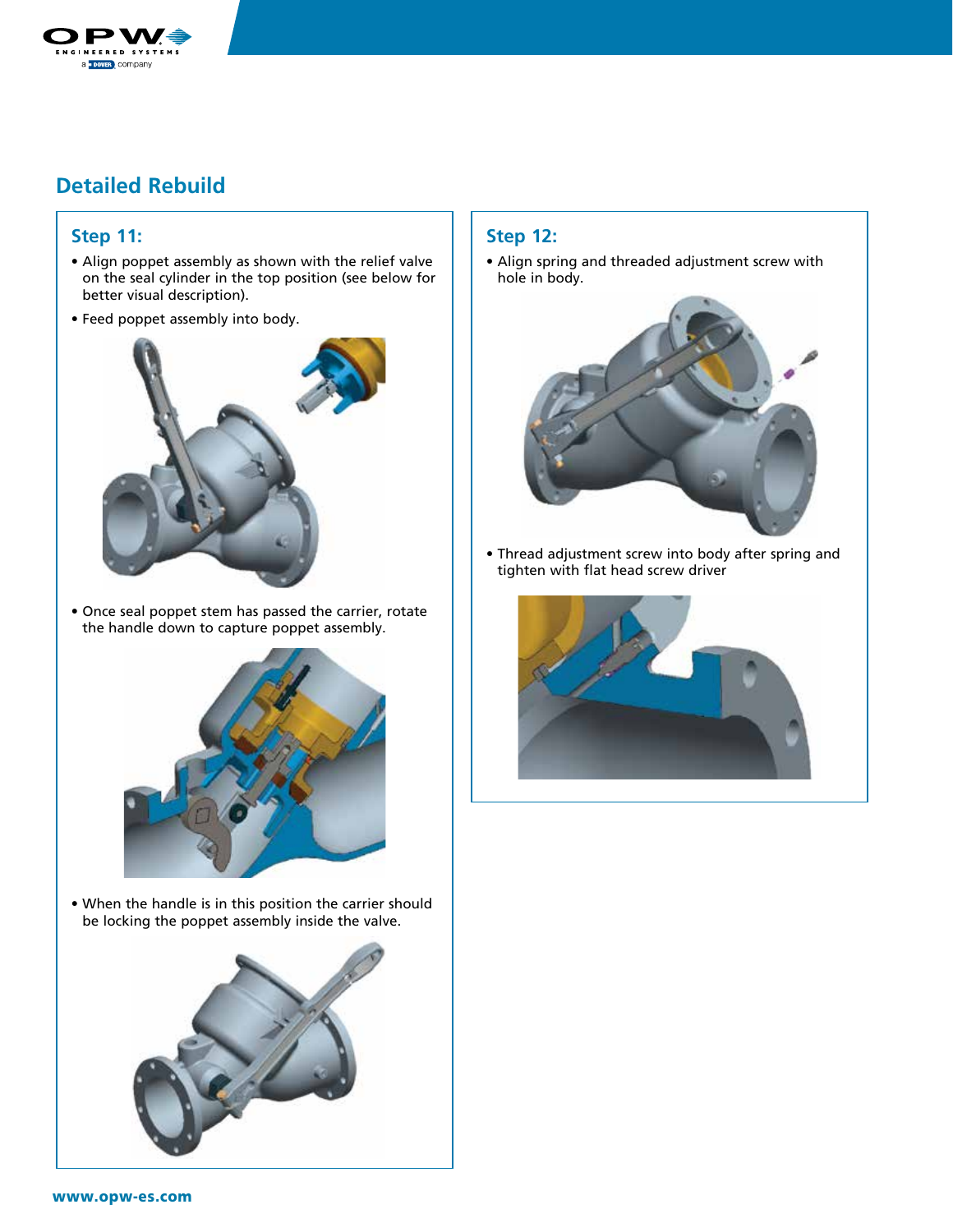#### **Step 13:**

- Install the cap/sleeve O-ring and the adjustment screw O-ring.
- Align seal cylinder spring with the cap/sleeve.
- While compressing the poppet spring, initiate ALL bolts and take them to finger tight.
- Torque the cap bolts in a criss-cross pattern to 20 ft-lbs.



- Apply thread sealer and install adjusting screw plug.
- Fasten securely.



#### **Step 14:**

- Apply thread sealer and thread the vacuum breaker as shown into the body.
- Fasten securely.